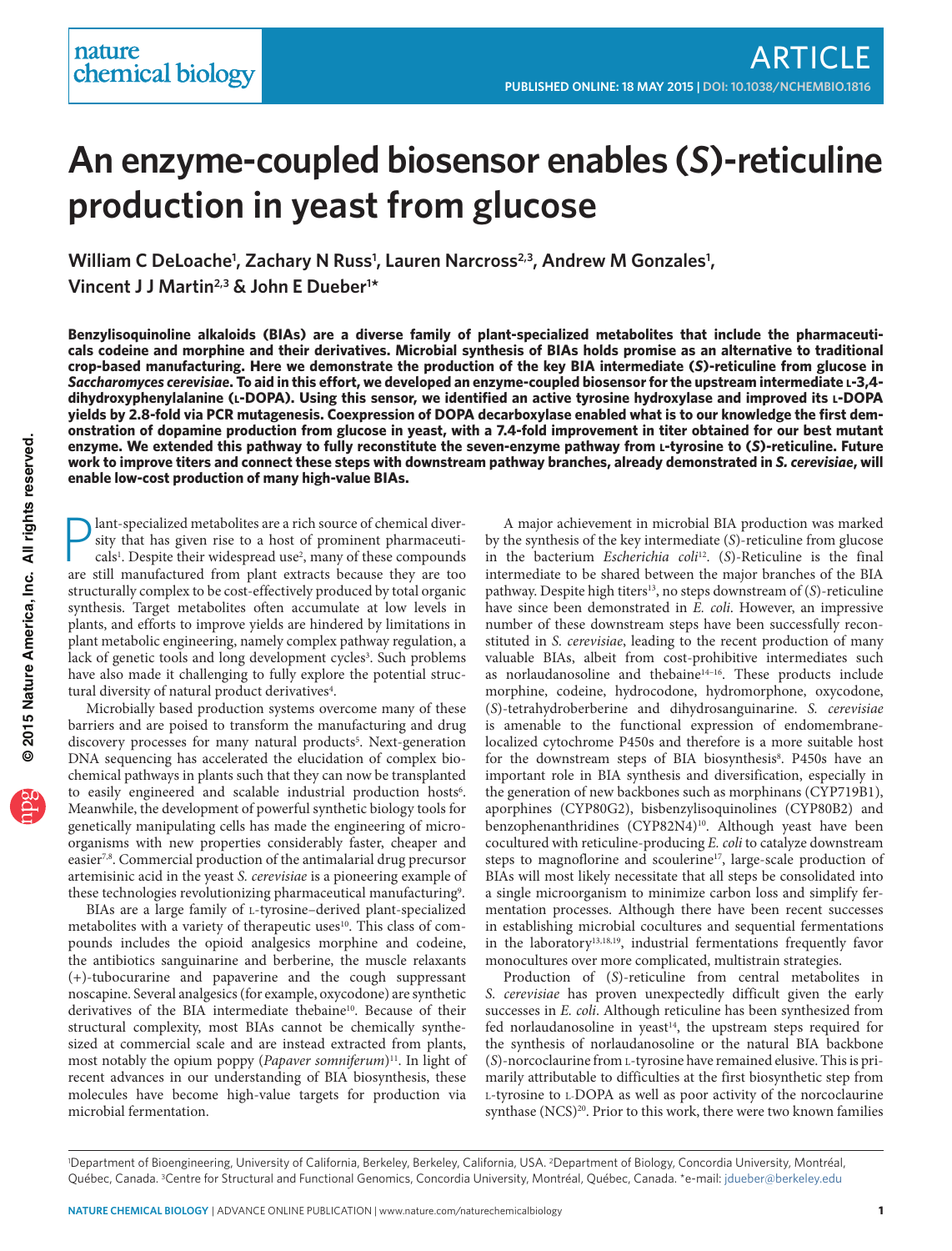of enzymes broadly referred to as tyrosine hydroxylases. Plants and animals use tyrosine 3-monooxygenases [\(EC 1.14.16.2](http://enzyme.expasy.org/EC/1.14.16.2)), which require a cofactor (tetrahydrobiopterin) not found in yeast<sup>21</sup>. Coppercontaining tyrosinases [\(EC 1.14.18.1](http://enzyme.expasy.org/EC/1.14.18.1)), used by many organisms for melanin production, exhibit both tyrosine hydroxylase and DOPA oxidase activities to produce L-dopaquinone from L-tyrosine[22,](#page-6-20)[23](#page-6-21) . Although bacterial tyrosinases have been used for L-DOPA production in *E. coli*[12](#page-6-11) , functional expression of these enzymes in *S. cerevisiae* remains a challenge.

To aid in the search for a yeast-active tyrosine hydroxylase, we developed an enzyme-coupled biosensor for the BIA pathway intermediate L-DOPA. This biosensor takes advantage of a plant biosynthetic enzyme that converts L-DOPA into the yellow, fluo-rescent pigment betaxanthin<sup>[24](#page-6-22)</sup>. Using this sensor, we identified a tyrosine hydroxylase that was highly active in *S. cerevisiae* and were able to further improve its activity via PCR mutagenesis to increase L-DOPA titer by 2.8-fold and dopamine titer by 7.4-fold. This enzyme is a cytochrome P450 from the sugar beet *Beta vulgaris* and represents what is to our knowledge the first known example of a P450 capable of L-tyrosine hydroxylation. Although the wild-type version of this enzyme catalyzes an additional unwanted oxidation of L-DOPA into L-dopaquinone, one of the beneficial mutations that we identified suppresses this off-pathway activity. Our mutant tyrosine hydroxylase enabled the production of dopamine in yeast and, when coupled to a newly identified NCS from opium poppy, allowed for the synthesis of the BIA intermediates (*S*)-norcoclaurine and (*S*)-reticuline from glucose. By connecting the central metabolism of yeast to the downstream steps of BIA biosynthesis that have previously been demonstrated in *S. cerevisiae*, this work accelerates the development of a microorganism capable of producing highvalue BIAs at commercial scale.

# **RESULTS**

# **Development of an enzyme-coupled L-DOPA biosensor**

A long-standing inability to achieve L-tyrosine hydroxylation to L-DOPA in yeast prompted us to develop an enzyme-coupled biosensor for L-DOPA that could be used to quickly screen candidate tyrosine hydroxylases for activity. DOPA dioxygenase (DOD) is a plant enzyme found in members of the order Caryophyllales that converts L-DOPA into a yellow, highly fluorescent family of pigments called betaxanthins (**[Fig. 1a](#page-2-0)**[\)25,](#page-6-23)[26](#page-6-24) . These betaxanthins, all of which have similar optical properties, are the result of a spontaneous reaction between free amines and betalamic acid produced by DOD (**Supplementary Results** and **Supplementary Fig.** 1)<sup>27</sup>. For simplicity, we will refer to this entire family of molecules collectively as betaxanthin.

We expressed in yeast a DOD variant from the flowering plant *Mirabilis jalapa*[25](#page-6-23) and found that cells grown in medium supplemented with L-DOPA produced enough betaxanthin to be easily detected by eye in both the supernatant and the cell pellet. Fluorescence microscopy indicated that betaxanthin, which is highly water soluble, accumulates in the yeast vacuole in addition to getting pumped out of the cell through unknown mechanisms (**[Fig. 1b](#page-2-0)**). Because a substantial fraction of betaxanthin remains intracellular, L-DOPA levels can be quantified via cellular fluorescence. Using a microplate fluorometer, we generated a dose-response curve for a DOD-expressing strain grown in 0.1–10,000 μM L-DOPA (**[Fig. 1c](#page-2-0)**). Changes in betaxanthin fluorescence were detectable across a range of three orders of magnitude from 2.5 μM to 2,500 μM L-DOPA, with the most sensitive response observed between 25 μM and 250 μM L-DOPA (**Supplementary Fig. 2**). The sensor demonstrated a 110 fold dynamic range and low sample-to-sample variability, yielding a *Z*′-factor of 0.91, where a value between 0.5–1.0 typically denotes an excellent high-throughput assay<sup>[28](#page-6-26)</sup>. Changes in betaxanthin fluorescence were also readily detectable at the single-cell level via flow cytometry (**[Fig. 1d](#page-2-0)**). Using this detection technique, we achieved

a 145-fold dynamic range for the sensor; however, we observed considerable cell-to-cell variability, as is common for single-cell measurements, despite both gating cells by forward and side scatter and normalizing fluorescence by forward scatter to account for differences in cell size (**Supplementary Figs. 3** and **4**). Analysis of our flow cytometry data indicated that a tyrosine hydroxylase variant with twofold improved activity would be expected to be enriched between 25- and 50-fold over the rest of the population in a given round of fluorescence-activated cell sorting (FACS) if L-DOPA production fell in the linear range of the biosensor. Although the ability to cell sort is promising for enabling future screens and applications, we elected to use colony-based colorimetric and fluorometric screening of our tyrosine hydroxylase libraries, as this technique proved sufficient for our purposes (**Supplementary Fig. 5**).

Notably, our enzyme-coupled biosensor is designed to be specific for L-DOPA as it should be capable of differentiating between the tyrosine hydroxylase and DOPA oxidase activities exhibited by tyrosinases. For the production of BIAs, the secondary DOPA oxidase activity is undesirable as it diverts L-DOPA to melanin<sup>29</sup>. Although a tyrosinase from the button mushroom *Agaricus bisporus* (polyphenol oxidase 2 (AbPPO2)) has been successfully expressed in yeast, this enzyme had over tenfold higher activity on L-DOPA than it did on L-tyrosine[30](#page-6-28) . Given the existence of bacterial tyrosinases with relatively low DOPA oxidase activity<sup>31</sup>, we hypothesized that our betaxanthin production assay could be used alongside enzyme mutagenesis to alter the relative substrate specificity for L-DOPA and L-tyrosine in enzymes that preferentially act on L-DOPA and are active in yeast. In this manner, undesired DOPA oxidase activity (activity 2; **[Fig. 1a](#page-2-0)** and **Supplementary Fig. 1**) could be minimized and tyrosine hydroxylase activity maximized (activity 1; **[Fig. 1a](#page-2-0)** and **Supplementary Fig. 1**).

#### **Identification of a yeast-active tyrosine hydroxylase**

We first sought a tyrosine hydroxylase variant that yielded measurable levels of betaxanthin when expressed with DOD to use as a starting point for enzyme mutagenesis. Although we expected this search to involve screening large variant libraries from cDNA or bioinformatic curation, we fortuitously found an acceptable candidate without resorting to these techniques. We note that future work to screen such libraries with our enzyme-coupled biosensor might reveal additional insights into this enzyme class and even identify variants with higher activity than those described in this work. Two candidate enzymes were selected for initial screening: AbPPO2 from *A. bisporus* (discussed above) and CYP76AD1 from the sugar beet *B. vulgaris*. The latter is a recently identified cytochrome P450 DOPA oxidase<sup>32</sup>. This enzyme is responsible for the production of the violet pigment betanidin (a betaxanthin analog) in beets (**Supplementary Fig. 1**). Functional expression of CYP76AD1 in yeast was previously demonstrated to elucidate this enzyme's role in determining beet color, making it an attractive candidate for our purposes<sup>32</sup>. Notably, tyrosine hydroxylase activity was not previously reported for this enzyme; it was selected with the objective of altering its substrate specificity from L-DOPA to L-tyrosine.

Both AbPPO2 and CYP76AD1 were codon optimized for yeast and expressed along with DOD. As expected from previous work, AbPPO2 showed extremely low, but detectable, betaxanthin production. To our surprise, CYP76AD1 exhibited considerable tyrosine hydroxylase activity, leading to levels of betaxanthin that were clearly visible in colonies growing on agar plates (**[Fig. 2a](#page-3-0)**). This result was particularly unexpected given previous work in which CYP76AD1 and a DOD were coexpressed in yeast and yielded no observable betaxanthin<sup>32</sup>. One experimental difference that could account for these contradictory results is the identity of the DOD enzyme used. While our strains used a DOD from *M. jalapa*, previous experiments with CYP76AD1 were conducted using a *B. vulgaris* DOD, which has a  $K<sub>m</sub>$  of 7 mM<sup>33</sup>, well above the levels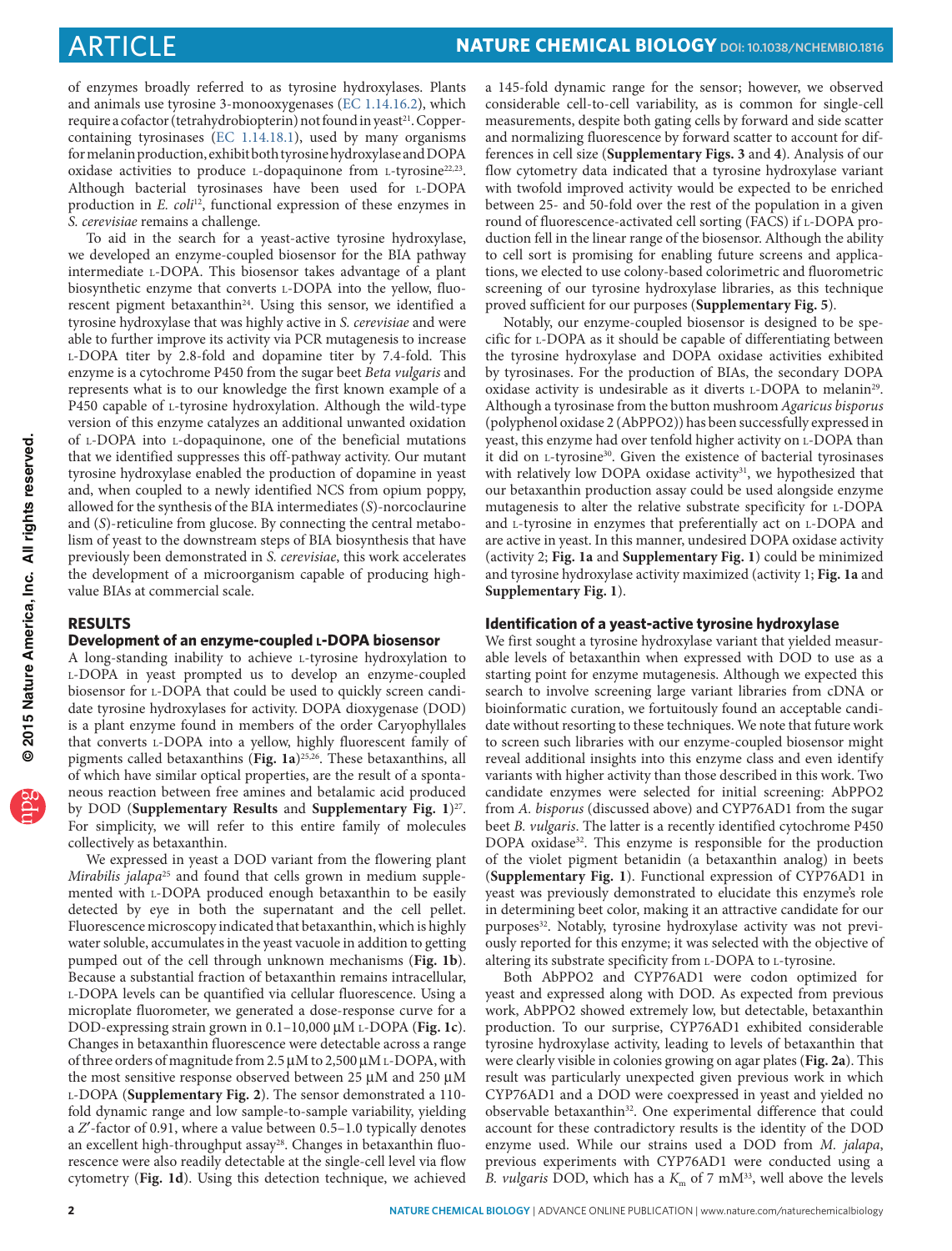

<span id="page-2-0"></span>**Figure 1 | Development and characterization of an enzyme-coupled L-DOPA biosensor.**  (**a**) L-DOPA can be acted on by three distinct enzymes. For the production of BIAs, DODC is

the desired activity. However, many enzymes that produce L-DOPA (tyrosine hydroxylases, activity 1) also have a second activity (DOPA oxidase, activity 2) that introduces a competing pathway to melanin. DOD converts L-DOPA into the fluorescent, yellow pigment betaxanthin in plants and was used in yeast as an L-DOPA biosensor to optimize tyrosine hydroxylase activity. Red arrows denote enzymatic reactions; black arrows denote spontaneous reactions. See **Supplementary Figure 1** for a more detailed pathway diagram. (**b**) Fluorescence microscopy of yeast cells expressing DOD with the red fluorescent protein (RFP) mKate2 fused to the N terminus, grown in medium with and without L-DOPA. Scale bars, 10 μm. (**c**) Dose-response curve for a DOD-expressing strain (blue) and a wild-type control strain (red) grown in medium supplemented with a range of L-DOPA concentrations ranging from 10,000 μM to 0.15 μM in twofold increments. Cellular betaxanthin fluorescence was measured on a microplate fluorometer. Error bars represent mean ± s.d. of twelve biological replicates. (**d**) Flow cytometry histograms for DOD-expressing yeast cells (and a wild-type control, orange) grown in medium supplemented with a range of L-DOPA concentrations. Cells were gated by forward and side scatter as indicated in **Supplementary Figure 3**. Betaxanthin fluorescence was normalized to forward scatter to account for variation in cell size. Cell counts were normalized as a percent of the mode of each population.

that are likely to accumulate in yeast given the competing DOPA oxidase activity of CYP76AD1.

After achieving clearly detectable betaxanthin synthesis with CYP76AD1, we tested for L-DOPA production in the absence of DOD. CYP76AD1 yielded 1.3 mg l<sup>-1</sup> L-DOPA, almost 20 times the levels obtained with AbPPO2. This result suggested that our betaxanthin biosensor would have utility in further optimizing L-DOPA production, as the betaxanthin levels from AbPPO2 and CYP76AD1 were predictive of L-DOPA titers (**[Fig. 2b](#page-3-0)**). We hypothesized that titers could be improved by abolishing CYP76AD1's DOPA oxidase activity and set out to perform mutagenesis and screening with our L-DOPA biosensor.

# **Improving tyrosine hydroxylase activity**

We performed error-prone PCR to generate a library of CYP76AD1 mutants that was transformed into a yeast strain expressing DOD. This mutant library contained approximately 200,000 members with an average mutation rate of approximately four mutations per gene. The difference in betaxanthin production between library clones was sufficiently large that obvious differences between colonies could be detected by eye with the aid of blue light epi*-*illumination and an amber-green emission filter to amplify the betaxanthin fluorescence signal (**Supplementary Fig. 5**). We visually selected 17 of the highest betaxanthin producers for sequence analysis and

confirmation of activity using microplate fluorometry (data not shown). Six of the seventeen clones that we sequenced contained the same F309L missense mutation; among those with this mutation, there were two distinct genotypes.

We narrowed our set of hits to six by removing duplicate genotypes and any mutant proteins that showed less than a 1.5-fold improvement in betaxanthin production upon isolation and retransformation into the L-DOPA sensor base strain (**Supplementary Fig. 6**). These six mutants were used to construct a DNA shuffling library to randomly combine potentially beneficial mutations. The resulting library was again transformed into yeast expressing DOD and screened for betaxanthin production through a combination of visual screening and plate-based fluorescence measurements. We visually selected 67 high-fluorescence colonies to grow in liquid medium, and secondary fluorescence screening was done in a microplate format (**Supplementary Fig. 7**). Out of the 28 highest producers that we sequenced from the DNA shuffling library, 20 had incorporated the same two mutations (W13L and F309L), suggesting that the effects of these mutations were multiplicative. An additional silent mutation that was linked to W13L (9T>C) was also enriched for and included in future experiments involving the W13L mutation. This linked double mutation will be referred to as W13L for convenience.

Because W13L and F309L seemed to be our two best mutations, we analyzed their effects on betaxanthin and L-DOPA production individually and in combination. Compared to wild-type CYP76AD1, the W13L and F309L single mutants yielded 1.7-fold and 1.9-fold more betaxanthin, respectively (Z-scores of 16.2 and 21.0, respectively) when measured

on a microplate fluorometer (**[Fig. 2b](#page-3-0)**). When combined, the double mutant showed a net increase in betaxanthin fluorescence of 2.7 fold over wild-type CYP76AD1 with a Z-score of 10.0 relative to the F309L single mutant. When betaxanthin fluorescence was compared via flow cytometry, the mutant populations were easily distinguishable, showing a 4.3-fold improvement in mean fluorescence for the double mutant compared to wild-type CYP76AD1 (**Supplementary Fig. 8**). In the absence of DOD, CYP76AD1 with the W13L, F309L and W13L F309L mutations improved upon the L-DOPA titer of wild-type CYP76AD1 by 1.9-fold, 1.4-fold and 2.8-fold, respectively (**[Fig. 2b](#page-3-0)**). Overall, there was a strong linear correlation between betaxanthin fluorescence and intracellularly produced L-DOPA  $(R<sup>2</sup> = 0.92)$ , although there was a slight discrepancy between the two measurements for the F309L mutant.

We next tested the ability of CYP76AD1 to catalyze the synthesis of the downstream BIA intermediate dopamine when expressed with a DOPA decarboxylase (DODC) from *Pseudomonas putida* that is highly specific for L-DOPA<sup>[34](#page-6-32)</sup>. The specificity of DODC is important, as decarboxylation of L-tyrosine would introduce a side pathway to tyramine and reduce flux to dopamine<sup>[12](#page-6-11)</sup>. When combined into a single strain, both activities resulted in dopamine production, something that to our knowledge has not been demonstrated previously in *S. cerevisiae*. Using wild-type CYP76AD1, we achieved a dopamine titer of 1.5 mg l−1 (**[Fig. 2c](#page-3-0)**). Both the W13L and F309L single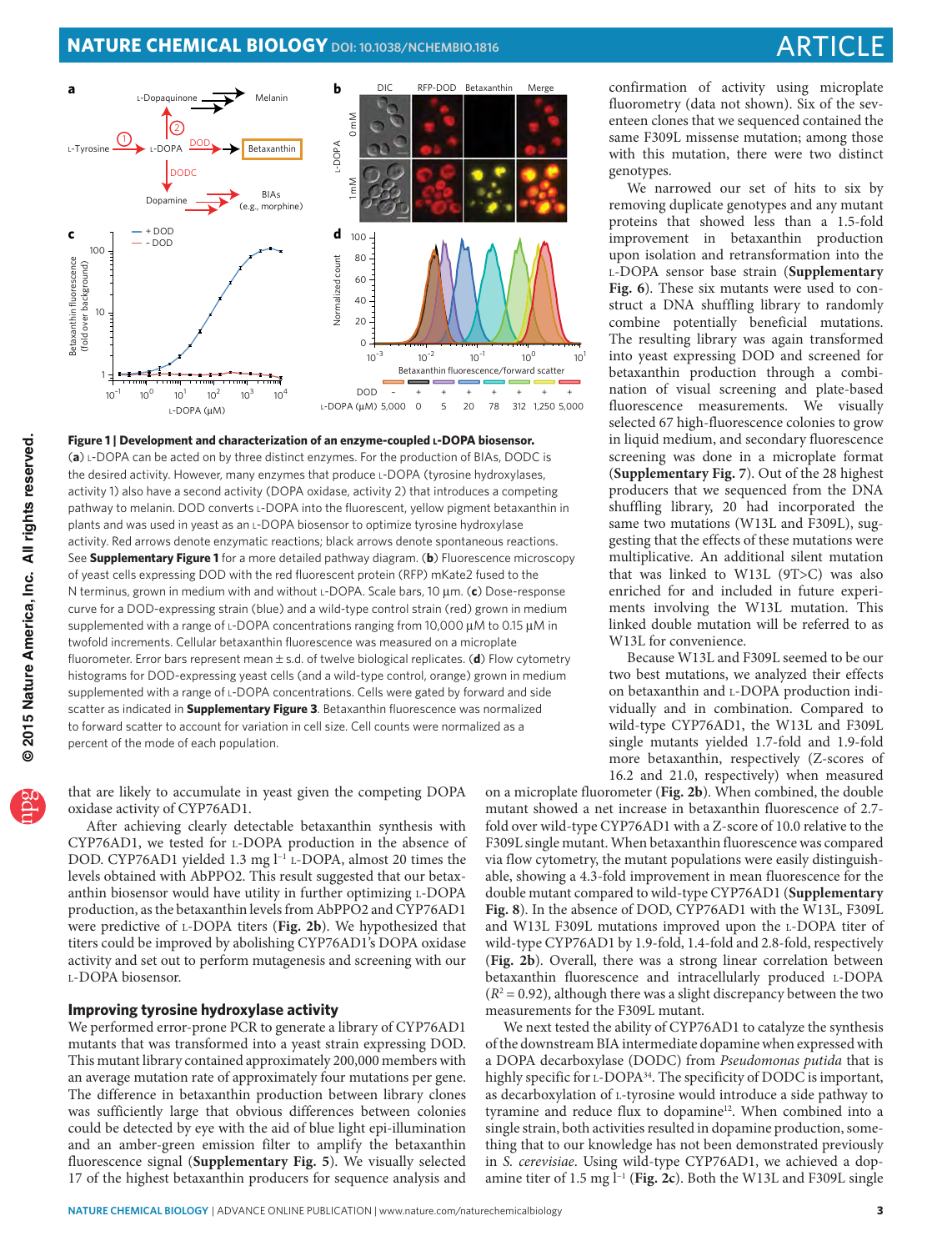

<span id="page-3-0"></span>**Figure 2 | Isolation and improvement of a tyrosine hydroxylase in yeast.** (**a**) Yeast cells expressing DOD alone or with a candidate tyrosine hydroxylase (either AbPPO2 from *A. bisporus* or CYP76AD1 from *B. vulgaris*), streaked on an agar plate with synthetic complete medium. (**b**) Quantification of tyrosine hydroxylase activity for enzyme variants isolated with the betaxanthin biosensor screen. Yellow bars represent betaxanthin fluorescence in cells coexpressing a tyrosine hydroxylase variant with DOD as measured by cellular fluorescence on a microplate fluorometer. Fluorescence values were normalized to the autofluorescence of a control strain that expressed no tyrosine hydroxylase. Blue bars show L-DOPA titer after 48 h of growth for strains expressing a candidate tyrosine hydroxylase as measured by LC/MS of culture supernatants and comparison to a standard curve. Amino acid substitutions are listed for enzyme mutants (76AD1 represents CYP76AD1). Error bars indicate mean ± s.d. of four biological replicates. (**c**) Dopamine titers in the culture supernatant of cells coexpressing DODC and a CYP76AD1 mutant as measured by LC/MS and comparison to a standard curve. The presence of the W13L and/or F309L mutation in a given variant is indicated with a +. A strain overexpressing a feedback resistant mutant of Aro4p, known to increase intracellular tyrosine levels (Aro4<sup>FBR</sup>), was also tested with select CYP76AD1 variants. Error bars indicate mean  $\pm$  s.d. of four biological replicates.

mutants improved dopamine production; in fact, the effect of the F309L mutant on dopamine titer was considerably larger than had been observed for L-DOPA titer (3.8-fold versus 1.4-fold, respectively). The W13L F309L double mutant of CYP76AD1 increased the level of dopamine production to an unexpectedly high 10.8 mg l−1, a level 7.4-fold greater than that in the wild-type enzyme.

Given the high tyrosine hydroxylase activity of the CYP76AD1<sup>W13L F309L</sup> double mutant, we hypothesized that L-tyrosine availability might be limiting dopamine production in our strain. Therefore, we overexpressed a feedback-insensitive mutant of the L-tyrosine pathway enzyme Aro4p that is known to markedly increase the intracellular L-tyrosine concentration in *S. cerevisiae*[35](#page-6-33) . Doing so resulted in an additional 2.2-fold increase in dopamine levels. In this strain background, we achieved a final dopamine titer of 23.8 mg l−1 when cells were grown for 48 h in 2× synthetic complete medium with 4% glucose (**[Fig. 2c](#page-3-0)**).

#### **Characterization of reduced DOPA oxidase activity**

We were interested in characterizing the mechanism by which our CYP76AD1 mutants led to increased tyrosine hydroxylase activity and started by looking at changes in enzyme expression. Western blot analysis showed that the W13L mutation yielded 2.8-fold more protein, whereas the F309L mutation led to a 1.6-fold increase in expression (**[Fig. 3a](#page-4-0)** and **Supplementary Fig. 9**). These changes were consistent with measurements of protein expression made via fluorescent protein fusion (**Supplementary Fig. 10**). Fluorescence microscopy of these fusion proteins showed that neither mutation affected localization of CYP76AD1 to the endoplasmic reticulum (**Supplementary Fig. 11**). Although increased expression is sufficient to explain the improvements in L-DOPA and dopamine production caused by the W13L mutation, the 3.8-fold improvement in dopamine titer caused by the F309L mutation cannot be fully explained by a 1.6-fold increase in protein abundance. Therefore, we investigated potential changes in catalytic activity resulting from this mutation.

While pelleting L-DOPA-producing cultures overexpressing feedback-insensitive Aro4p, we noticed that cells expressing wildtype CYP76AD1 or the W13L single mutant were brown in color compared to cells expressing a version of CYP76AD1 incorporating the F309L mutation (**[Fig. 3b](#page-4-0)**). We suspected that this brown color was most likely due to the accumulation of melanin generated by CYP76AD1's DOPA oxidase activity (**[Fig. 3c](#page-4-0)**). Because of challenges associated with accurate quantification of melanin and its precursor, L-dopaquinone (**Supplementary Fig. 12**), we again turned to the betaxanthin pathway to analyze this apparent change in CYP76AD1's catalytic activity. As stated previously, the pathway from L-DOPA to betaxanthin goes through the intermediate betalamic acid, which undergoes spontaneous condensation with amines (**Supplementary Fig. 1**). If L-dopaquinone is generated via a DOPA oxidase, however, betalamic acid can react with the L-dopaquinone derivative cyclo-DOPA to form a violet pigment called betanidin (**[Fig. 3c](#page-4-0)** and **Supplementary Fig. 1**).

We used betanidin production as an indicator of DOPA oxidase activity in yeast. Doing so required supplementing the growth medium with ascorbic acid as a reducing agent to prevent spontaneous betanidin oxidation, which causes the pigment to polym-

erize and lose its violet color<sup>[36](#page-6-34)</sup>. When coexpressed with DOD, candidate tyrosine hydroxylases with high DOPA oxidase activity should produce a violet supernatant containing high levels of betanidin, whereas enzymes with low DOPA oxidase activity will generate a yellow supernatant that is composed mostly of betaxanthin and betalamic acid. As expected, when wild-type CYP76AD1 was tested in this betaxanthin-betanidin assay, the supernatant was violet, indicating high DOPA oxidase activity (**[Fig. 3d](#page-4-0)**). Although the W13L mutation increased the concentration of pigments in the culture supernatant, the overall violet color did not change (**Supplementary Fig. 13**). In contrast, incorporation of the F309L point mutation into CYP76AD1 produced a shift in color from violet to yellow, which was also observed for the W13L F309L double mutant. This change demonstrates that the F309L mutation reduces DOPA oxidase activity. To better quantify the culture supernatants, we measured betanidin and betaxanthin using LC/MS. Tyrosine-betaxanthin was selected as a representative member of the betaxanthin species as many different betaxanthins can form from the spontaneous condensation of an amine with betalamic acid (**Supplementary Fig. 14**). Our results showed that betanidin levels decreased by 80% in the F309L mutant, compared to wild-type CYP76AD1 (**[Fig. 3e](#page-4-0)**). This decrease in betanidin was accompanied by a 3.7-fold increase in tyrosine-betaxanthin production. When quantified via LC/MS, the changes in tyrosine-betaxanthin caused by the mutations showed a strong linear correlation to the dopamine levels measured in **[Figure 2c](#page-3-0)** ( $R^2 = 0.999$ ; **Supplementary** Fig. 15). In fact, betaxanthin titers were more predictive of dopamine titers than direct measurement of L-DOPA in the absence of a downstream enzyme.

To further investigate the importance of the F309 residue on DOPA oxidase activity, we performed a protein alignment of CYP76AD1 to its three known orthologs (CYP76AD2, CYP76AD3 and CYP76AD4), which showed that this residue is conserved in each (**Supplementary Fig. 16**). To determine whether the F309L mutation would have similar effects in these orthologs, we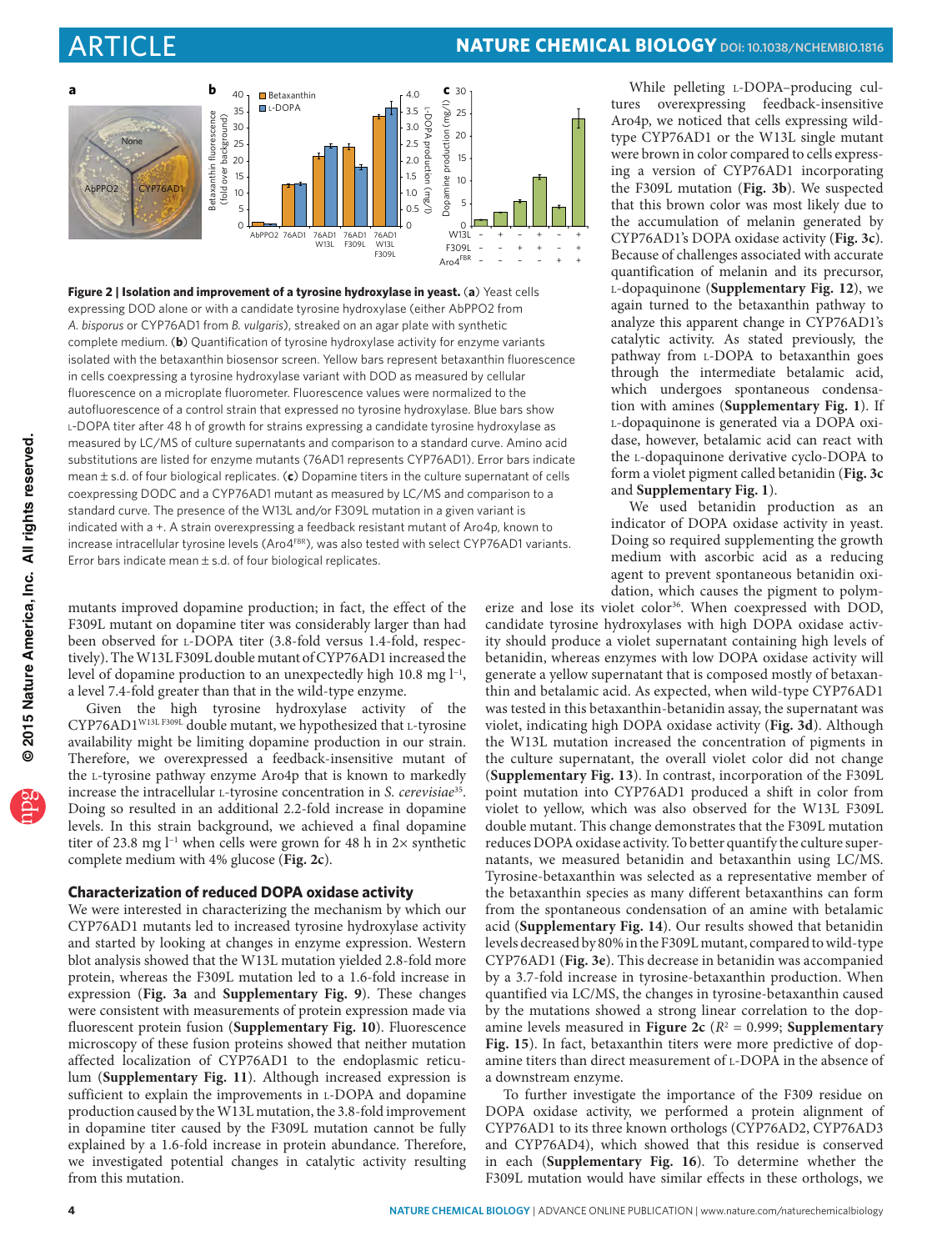

<span id="page-4-0"></span>**Figure 3 | Characterization of reduced DOPA oxidase activity in CYP76AD1 mutants.** (**a**) Western blot comparing expression level of CYP76AD1 mutants in yeast. Enzymes contain a C-terminal Flag tag. An anti-GAPDH antibody was used as a loading control. Relative expression represents the ratio of anti-Flag intensity to anti-GAPDH intensity, normalized to wild-type (WT) CYP76AD1. (**b**) Pelleted yeast cells expressing CYP76AD1 mutants (and Aro4FBR). The negative (Neg) control denotes a strain not expressing CYP76AD1. (**c**) DOD generates the intermediate betalamic acid that can either react with free amines to produce betaxanthins (a yellow family of pigments) or with the L-dopaquinone derivative cyclo-DOPA to produce betanidin (a violet pigment). Betanidin is labile but can be stabilized with the addition of the reducing agent ascorbic acid. Relative levels of betanidin production were used to compare DOPA oxidase activity (activity 2) in CYP76AD1 variants. See **Supplementary Figure 1** for a more detailed pathway diagram. (**d**) Culture supernatant from strains coexpressing DOD and a CYP76AD1 mutant grown in minimal medium with ascorbic acid. Negative control indicates no CYP76AD1 expression. (**e**) LC/MS analysis of tyrosine-betaxanthin (yellow) and betanidin (violet) levels in the supernatants from **d**. Tyrosine-betaxanthin was selected as a representative member of the betaxanthins as many different species exist in the culture supernatant. Peak areas were fit to relative standard curves generated by serial dilution of the samples to obtain levels of betanidin and tyrosine-betaxanthin relative to the wild-type CYP76AD1 sample. Error bars represent mean  $\pm$  s.d. of four biological replicates.

codon-optimized the genes for expression in yeast and tested wildtype and F309L mutants in the betaxanthin-betanidin assay. In all of the cases, introduction of the mutation produced a shift from violet to yellow supernatants (**Supplementary Fig. 17**). We further aligned the CYP76AD1 protein sequence to its seven closest paralogs from the recently sequenced beet genome and found that all seven contained the same F309L substitution that we had identified through PCR mutagenesis (**Supplementary Fig. 18**[\)37](#page-6-35) . In beets, inactivation of CYP76AD1 abolishes betanidin production, whereas betaxanthin production persists, suggesting the presence of a dedicated tyrosine hydroxylase for betanidin synthesis<sup>32</sup>. We tested the two closest paralogs for tyrosine hydroxylase activity in *S. cerevisiae* but observed no betaxanthin production (data not shown). Efforts to determine a crystal structure for CYP76AD1 were unsuccessful, but a homology model was generated by threading CYP76AD1 onto human CYP1A2 (Supplementary Fig. 19)<sup>[38](#page-6-36)</sup>. The model provided little insight into the mechanism of the F309L mutation's effect on CYP76AD1's behavior as the residue was 14 Å from the enzyme's predicted active site.

# **Production of (***S***)-reticuline from glucose**

Having achieved efficient dopamine production from L-tyrosine in *S. cerevisiae*, we sought to extend the pathway toward downstream BIA intermediates. The first committed step in BIA biosynthesis is the formation of the backbone molecule (*S*)-norcoclaurine via condensation of dopamine and 4-hydroxyphenylacetaldehyde (4-HPAA), a reaction that is catalyzed by NCS (**[Fig. 4a](#page-5-0)**). 4-HPAA is produced endogenously in *S. cerevisiae* as an intermediate of the Ehrlich pathway for amino acid catabolism<sup>39</sup>. In this pathway, *L*-tyrosine is converted to 4-HPAA through sequential transamination and decarboxylation reactions before being broken down into tyrosol or 4-hydroxyphenylacetate (4-HPA) by a host of redundant enzymes.

From (*S*)-norcoclaurine, four additional enzymatic steps are needed to produce (*S*)-reticuline, the last shared intermediate of the major BIA pathway branches (**Supplementary Fig. 20**). Three of these enzymes catalyze methylation reactions: 6-*O*-methyltransferase (6OMT), coclaurine *N*-methyltransferase (CNMT) and 4′-*O*methyltransferase (4′OMT). Variants of each methyltransferase from *P. somniferum* have been demonstrated to function in *S. cerevisiae*[14](#page-6-13) . The remaining enzyme is the cytochrome P450 *N*-methylcoclaurine hydroxylase (NMCH; also known as CYP80B1). Previous work to synthesize reticuline in *S. cerevisiae* circumvented this enzyme by feeding a hydroxylated derivative of norcoclaurine, norlaudanosoline, which is commercially available, albeit expensive. NMCH has, however, been isolated from the California poppy (*Eschscholzia californica*) and successfully expressed and purified heterologously from *Spodoptera frugiperda Sf*9 cells<sup>[40](#page-6-38)</sup>.

We divided the (*S*)-reticuline pathway into three modules (**[Fig. 4a](#page-5-0)**). Module A combines our best tyrosine hydroxylase mutant (CYP76AD1W13L F309L) and DODC to produce dopamine. We relied on endogenous yeast enzymes for 4-HPAA production, although our strains did overexpress feedback-insensitive Aro4p, which increases flux through 4-HPAA in addition to increasing L-tyrosine levels. Module B included an NCS from *P. somniferum* (GenBank accession code [KP262411](http://www.ncbi.nlm.nih.gov/nuccore/KP262411)), which was selected after screening four NCS variants with homology to a *Thalictrum flavum* NCS (GenBank accession code [ACO90248.1](http://www.ncbi.nlm.nih.gov/nuccore/ACO90248.1)) for activity in *S. cerevisiae* (**Supplementary Fig. 21**)[41](#page-6-39) . Module C consists of the four enzymes required for the conversion of (*S*)-norcoclaurine to (*S*)-reticuline, including 6OMT, CNMT and 4′OMT from *P. somniferum* and NMCH from *E. californica*. We constructed three strains for testing, which we refer to here by the pathway modules that they express (A, AB and ABC). All heterologous genes in these strains are expressed using high-strength promoters and are either integrated into the chromosome (modules A and B) or maintained on a low-copy plasmid (module C).

Strain AB produced easily detectable levels of norcoclaurine when grown in synthetic complete medium with glucose (**[Fig. 4b](#page-5-0)**,**c**). Given that this product was not observed in the supernatant of strain A, norcoclaurine synthesis (which can occur spontaneously in other systems<sup>13</sup>) seemed to be dependent on NCS expression. Although spontaneously formed norcoclaurine is racemic, NCS is known to be stereoselective, producing only (S)-norococlaurine<sup>[42](#page-6-40)</sup>. Chiral analysis confirmed that all of the norcoclaurine produced by strain AB was the (*S*)-enantiomer (**Supplementary Fig. 22a**–**c**). (*S*)-Reticuline was also clearly detected in the supernatant of strain ABC (**[Fig. 4d](#page-5-0)**,**e** and **Supplementary Fig. 22d**–**f**). The (*S*)-reticuline–producing strain had no detectable (*S*)-norcoclaurine in the supernatant, indicating that the conversion efficiency from (*S*)-norcoclaurine to (*S*)-reticuline was high. To quantify titers, we performed a 96-h fermentation in shake flasks for strains AB and ABC (**Supplementary Fig. 23**). Maximum titers for (*S*)-norcoclaurine and (*S*)-reticuline were 104.6 μg l<sup>-1</sup> and 80.6 μg l<sup>-1</sup>, respectively, and did not show substantial increases after cell saturation. Intracellular product levels were also measured using extraction with methanol. Less than 3% of total (*S*)-norcoclaurine and (*S*)-reticuline was observed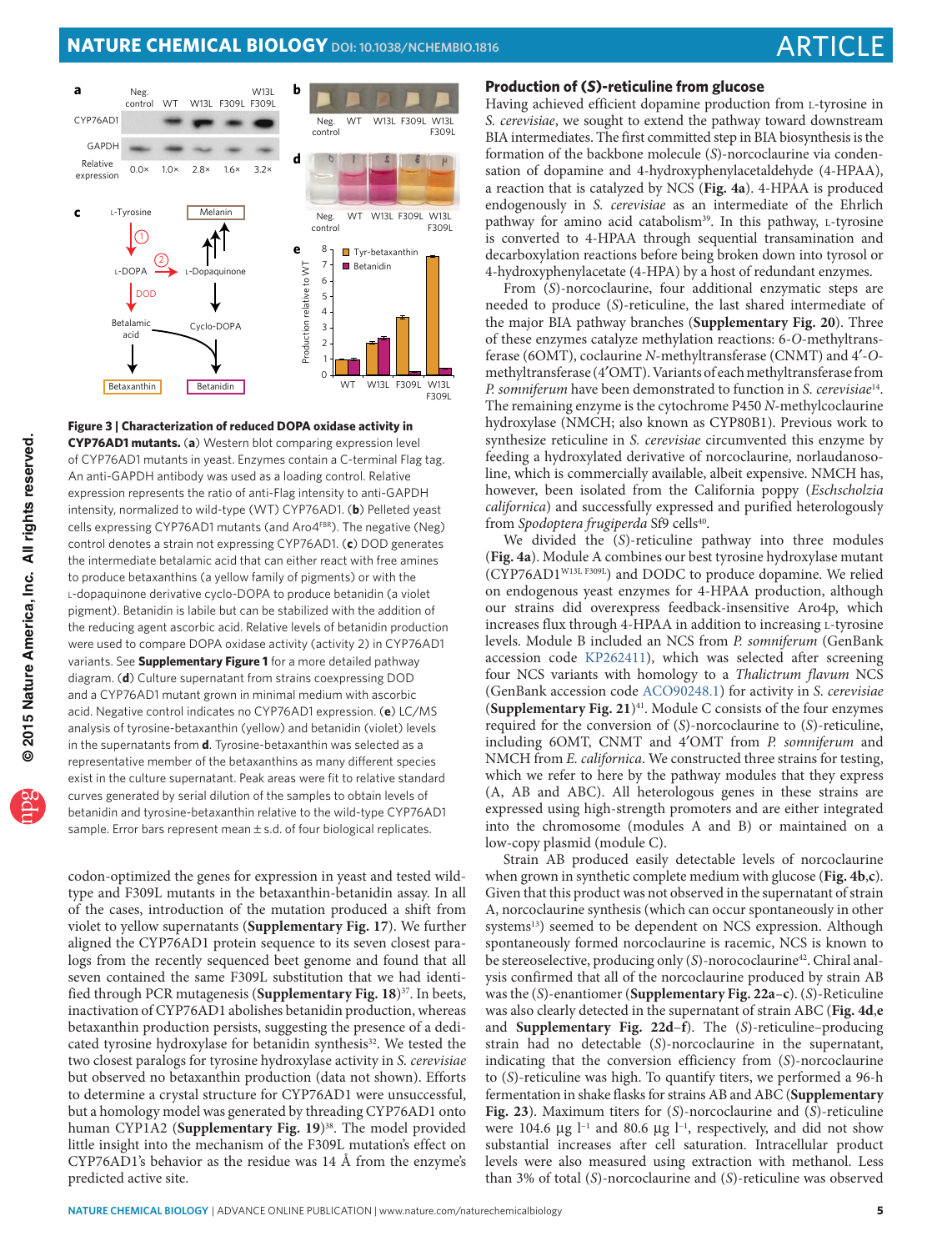

<span id="page-5-0"></span>**Figure 4 | Production of (***S***)-reticuline from glucose.** (**a**) The (*S*)-reticuline pathway was divided into three modules to facilitate analysis. Because 4-HPAA is produced endogenously in *S. cerevisiae* (unlabeled arrows), enzymes catalyzing 4-HPAA synthesis from L-tyrosine were not heterologously expressed. CYP76AD1, tyrosine hydroxylase (W13L F309L double mutant). See **Supplementary Figure 20** for a more detailed pathway diagram of module C. (**c**,**d**) LC/MS analysis of norcoclaurine (**c**) and reticuline (**d**) in the supernatant of strains expressing modules A, AB and ABC after 48 h of growth in synthetic medium with 4% glucose. Strain AB is engineered to produce norcoclaurine, and strain ABC is engineered to produce reticuline. Traces are normalized to the maximum peak height across all three samples. 'Std' denotes a 5-μM chemical standard, which was normalized separately. (**b**,**e**) MS/MS of norcoclaurine from strain AB (**b**) and reticuline from strain ABC (**e**) confirm their identity in comparison to chemical standards. Parent ions are marked with a filled diamond.

in the cell pellet, indicating that these products readily escape into the medium.

Thus, by combining our engineered tyrosine hydroxylase with a newly identified NCS, we demonstrated biosynthesis of the major BIA branch point (*S*)-reticuline in the industrial workhorse *S. cerevisiae*. This advance establishes a microbial platform in which all BIAs can be synthesized, accelerating the discovery of new enzymes and pathways and the commercial deployment of this technology for industrial-scale production.

### **DISCUSSION**

Microbial production of plant-derived therapeutics promises to transform both pharmaceutical manufacturing and discovery. BIAs are an attractive engineering target given their widespread use and potential to exhibit new pharmacological properties. The length and complexity of the BIA pathway also presents a formidable metabolic engineering challenge that is likely to spur the development of new tools and techniques for controlling the metabolism of microorganism[s16](#page-6-14) . We report a major breakthrough in microbial BIA production: the development of a yeast strain synthesizing the key intermediate (*S*)-reticuline from glucose. Although initial titers are low (80.6 μg/l), this first generation strain marks a starting point for future optimization, which we expect to eventually lead to an alternative, cost-effective method for producing high-value BIAs, thereby dispensing of the need for large-scale dedicated crop cultivation.

(*S*)-Reticuline production from central metabolites was enabled by a new strategy for intracellular monitoring of L-DOPA that used a plant enzyme to convert L-DOPA into a highly fluorescent small molecule, betaxanthin, that is easy to detect. This tool helped us identify a previously unknown activity in a cytochrome P450 from beets (CYP76AD1) that filled a longstanding gap in early BIA biosynthesis in yeast. Although wild-type CYP76AD1 had a second activity (DOPA oxidase) that introduces an undesirable side pathway to melanin, we used our L-DOPA biosensor to identify a point mutation that suppresses DOPA oxidase activity and increases flux toward (*S*)-reticuline.

Although we used the betaxanthin pathway as an enzyme-coupled L-DOPA biosensor to optimize tyrosine hydroxylase activity, we believe that this pathway could prove more generally useful. Because of its fluorescent, water-soluble product, the betaxanthin pathway could be a valuable tool for studying subcellular enzyme localization and metabolite transport or as a model pathway for the development of new high-throughput screening techniques that are amenable to FACS. By linking betaxanthin fluorescence to the production of other metabolites of interest (for example, L-tyrosine), it might be possible to develop high-throughput screens for additional molecules. This work is an example of the rapid progress that is enabled by robust metabolite biosensors.

Further optimization of (*S*)-reticuline titer will be required before production of downstream BIAs is feasible. Although we achieved a dopamine titer of 23.8 mg l−1, we observed 228-fold lower production of (*S*)-norcoclaurine (104.6  $\mu$ g l<sup>−1</sup>). It is likely that yeast's endogenous enzymes are largely to blame for inefficiencies at this step. More than 20 potential Ehrlich pathway enzymes could be contributing to the breakdown of 4-HPAA into the side prod-

ucts tyrosol and 4-HPA[43](#page-6-41) . Additionally, the majority of dopamine produced by our strain was found in the supernatant, suggesting that this intermediate is secreted by a yet-to-be-identified transporter. Finally, carefully balancing the production of dopamine and 4-HPAA, both of which are derived from L-tyrosine, may lead to increased yields of (*S*)-norcoclaurine. Addressing these and other endogenous factors that limit flux will be important for future strain optimization.

Here we have described a foundational advance in microbial BIA synthesis by linking production of the key intermediate (*S*)-reticuline to yeast central metabolism. As metabolic engineering and synthetic biology tools continue to improve, progress toward a strain capable of high-yielding BIA fermentation from readily available feedstocks will accelerate. Because of the potential for illicit use of these products, including morphine and its derivatives, it is critical that appropriate policies for controlling such strains be established so that we can garner the considerable benefits while minimizing the potential for abuse.

*Note added in proof: During the revision of this manuscript, Fossati et al.44 described the synthesis of codeine from (*R*)-reticuline in* S. cerevisiae.

Received 11 March 2015; accepted 9 April 2015; published online 18 May 2015

#### **Methods**

Methods and any associated references are available in the [online](http://www.nature.com/doifinder/10.1038/nchembio.1816) [version](http://www.nature.com/doifinder/10.1038/nchembio.1816) of the paper.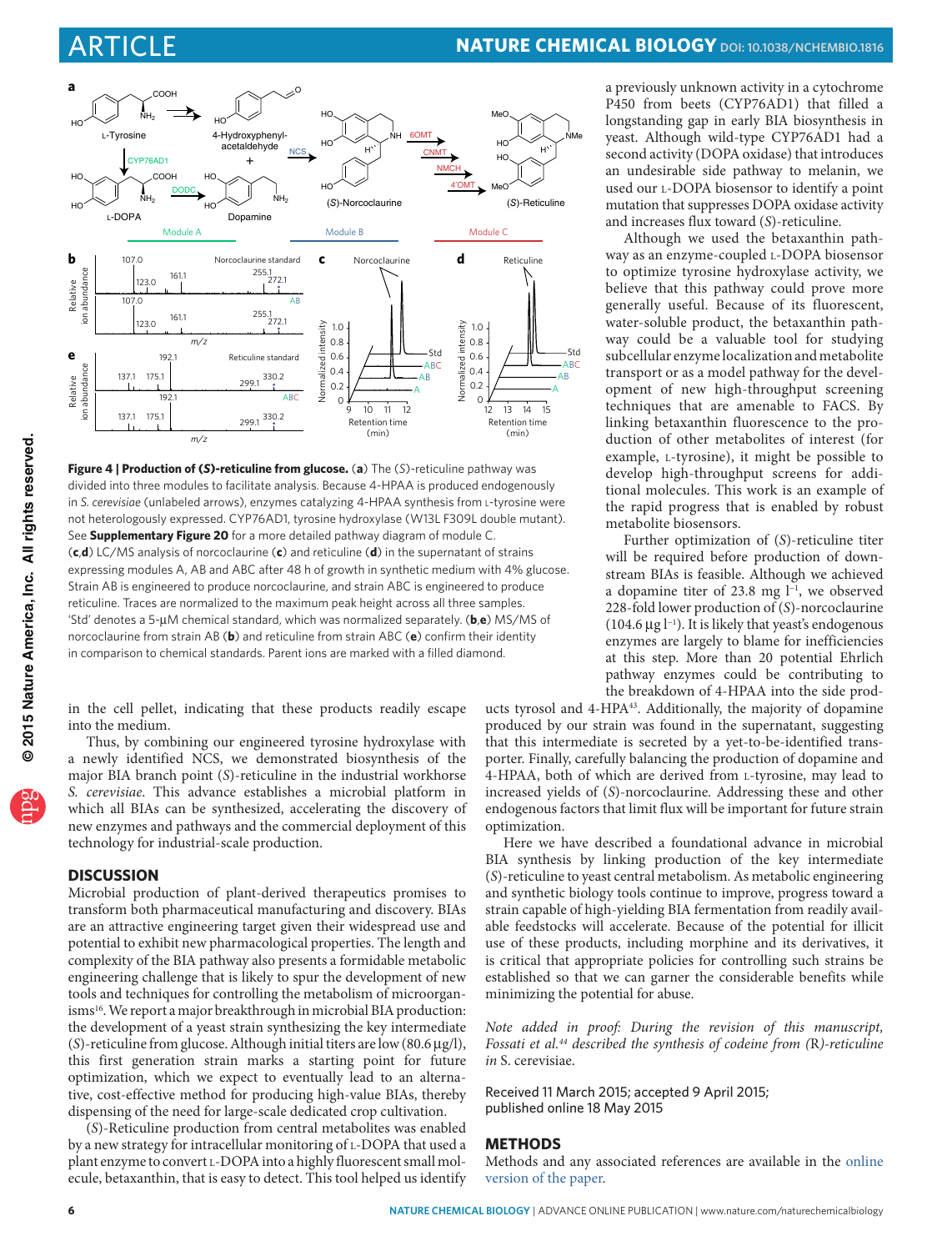# **NATURE CHEMICAL BIOLOGY** DOI: 10.1038/NCHEMBIO.1816 **article article article article article article article article article article article article article article article article article article article article article**

**Accession codes.** GenBank. The accession code for the DNA sequence for *Papaver somniferum* NCS (PsNCS) is [KP262411.](http://www.ncbi.nlm.nih.gov/nuccore/KP262411) The accession codes for all plasmid sequences are listed in **Supplementary Tables 1** and **2**.

#### **References**

- <span id="page-6-0"></span>1. Leonard, E., Runguphan, W., O'Connor, S. & Prather, K.J. Opportunities in metabolic engineering to facilitate scalable alkaloid production. *Nat. Chem. Biol.* **5**, 292–300 (2009).
- <span id="page-6-1"></span>2. Koehn, F.E. & Carter, G.T. The evolving role of natural products in drug discovery. *Nat. Rev. Drug Discov.* **4**, 206–220 (2005).
- <span id="page-6-2"></span>3. Glenn, W.S., Runguphan, W. & O'Connor, S.E. Recent progress in the metabolic engineering of alkaloids in plant systems. *Curr. Opin. Biotechnol.* **24**, 354–365 (2013).
- <span id="page-6-3"></span>4. Paterson, I. & Anderson, E.A. Chemistry. The renaissance of natural products as drug candidates. *Science* **310**, 451–453 (2005).
- <span id="page-6-4"></span>5. Mora-Pale, M., Sanchez-Rodriguez, S.P., Linhardt, R.J., Dordick, J.S. & Koffas, M.A.G. Biochemical strategies for enhancing the *in vivo* production of natural products with pharmaceutical potential. *Curr. Opin. Biotechnol.* **25**, 86–94 (2014).
- <span id="page-6-5"></span>6. Facchini, P.J. *et al.* Synthetic biosystems for the production of high-value plant metabolites. *Trends Biotechnol.* **30**, 127–131 (2012).
- <span id="page-6-6"></span>7. Arkin, A.P. & Fletcher, D.A. Fast, cheap and somewhat in control. *Genome Biol.* **7**, 114 (2006).
- <span id="page-6-7"></span>8. Siddiqui, M.S., Thodey, K., Trenchard, I. & Smolke, C.D. Advancing secondary metabolite biosynthesis in yeast with synthetic biology tools. *FEMS Yeast Res.* **12**, 144–170 (2012).
- <span id="page-6-8"></span>9. Paddon, C.J. *et al.* High-level semi-synthetic production of the potent antimalarial artemisinin. *Nature* **496**, 528–532 (2013).
- <span id="page-6-9"></span>10. Hagel, J.M. & Facchini, P.J. Benzylisoquinoline alkaloid metabolism: a century of discovery and a brave new world. *Plant Cell Physiol.* **54**, 647–672 (2013).
- <span id="page-6-10"></span>Beaudoin, G.A.W. & Facchini, P.J. Benzylisoquinoline alkaloid biosynthesis in opium poppy. *Planta* **240**, 19–32 (2014).
- <span id="page-6-11"></span>12. Nakagawa, A. *et al.* A bacterial platform for fermentative production of plant alkaloids. *Nat. Commun.* **2**, 326 (2011).
- <span id="page-6-12"></span>13. Nakagawa, A. *et al.* (*R*,*S*)-Tetrahydropapaveroline production by stepwise fermentation using engineered *Escherichia coli*. *Sci. Rep.* **4**, 6695 (2014).
- <span id="page-6-13"></span>14. Hawkins, K.M. & Smolke, C.D. Production of benzylisoquinoline alkaloids in *Saccharomyces cerevisiae*. *Nat. Chem. Biol.* **4**, 564–573 (2008).
- 15. Fossati, E. *et al.* Reconstitution of a 10-gene pathway for synthesis of the plant alkaloid dihydrosanguinarine in *Saccharomyces cerevisiae*. *Nat. Commun.* **5**, 3283 (2014).
- <span id="page-6-14"></span>16. Thodey, K., Galanie, S. & Smolke, C.D. A microbial biomanufacturing platform for natural and semisynthetic opioids. *Nat. Chem. Biol.* **10**, 837–844 (2014).
- <span id="page-6-15"></span>17. Minami, H. *et al.* Microbial production of plant benzylisoquinoline alkaloids. *Proc. Natl. Acad. Sci. USA* **105**, 7393–7398 (2008).
- <span id="page-6-16"></span>18. Mee, M.T., Collins, J.J., Church, G.M. & Wang, H.H. Syntrophic exchange in synthetic microbial communities. *Proc. Natl. Acad. Sci. USA* **111**, E2149–E2156 (2014).
- <span id="page-6-17"></span>19. Zhou, K., Qiao, K., Edgar, S. & Stephanopoulos, G. Distributing a metabolic pathway among a microbial consortium enhances production of natural products. *Nat. Biotechnol.* **33**, 377–383 (2015).
- <span id="page-6-18"></span>20. Lichman, B.R. *et al.* 'Dopamine-first' mechanism enables rational engineering of norcoclaurine synthase aldehyde activity profile. *FEBS J.* **282**, 1137–1151 (2015).
- <span id="page-6-19"></span>21. Fitzpatrick, P.F. Tetrahydropterin-dependent amino acid hydroxylases. *Annu. Rev. Biochem.* **68**, 355–381 (1999).
- <span id="page-6-20"></span>22. Claus, H. & Decker, H. Bacterial tyrosinases. *Syst. Appl. Microbiol.* **29**, 3–14 (2006).
- <span id="page-6-21"></span>23. Halaouli, S., Asther, M., Sigoillot, J.C., Hamdi, M. & Lomascolo, A. Fungal tyrosinases: new prospects in molecular characteristics, bioengineering and biotechnological applications. *J. Appl. Microbiol.* **100**, 219–232 (2006).
- <span id="page-6-22"></span>24. Gandía-Herrero, F., García-Carmona, F. & Escribano, J. Botany: floral fluorescence effect. *Nature* **437**, 334 (2005).
- <span id="page-6-23"></span>25. Sasaki, N. *et al.* Detection of DOPA 4,5-dioxygenase (DOD) activity using recombinant protein prepared from *Escherichia coli* cells harboring cDNA encoding DOD from *Mirabilis jalapa*. *Plant Cell Physiol.* **50**, 1012–1016  $(2009)$
- <span id="page-6-24"></span>26. Gandía-Herrero, F. & García-Carmona, F. Biosynthesis of betalains: yellow and violet plant pigments. *Trends Plant Sci.* **18**, 334–343 (2013).
- <span id="page-6-25"></span>27. Gandía-Herrero, F., García-Carmona, F. & Escribano, J. A novel method using high-performance liquid chromatography with fluorescence detection for the determination of betaxanthins. *J. Chromatogr. A* **1078**, 83–89 (2005).
- <span id="page-6-26"></span>28. Zhang, J.H., Chung, T. & Oldenburg, K. A simple statistical parameter for use in evaluation and validation of high throughput screening assays. *J. Biomol. Screen.* **4**, 67–73 (1999).
- <span id="page-6-27"></span>29. Santos, C.N.S. & Stephanopoulos, G. Melanin-based high-throughput screen for l-tyrosine production in *Escherichia coli*. *Appl. Environ. Microbiol.* **74**, 1190–1197 (2008).
- <span id="page-6-28"></span>30. Lezzi, C., Bleve, G., Spagnolo, S., Perrotta, C. & Grieco, F. Production of recombinant *Agaricus bisporus* tyrosinase in *Saccharomyces cerevisiae* cells. *J. Ind. Microbiol. Biotechnol.* **39**, 1875–1880 (2012).
- <span id="page-6-29"></span>31. Hernández-Romero, D., Sanchez-Amat, A. & Solano, F. A tyrosinase with an abnormally high tyrosine hydroxylase/dopa oxidase ratio. *FEBS J.* **273**, 257–270 (2006).
- <span id="page-6-30"></span>32. Hatlestad, G.J. *et al.* The beet R locus encodes a new cytochrome P450 required for red betalain production. *Nat. Genet.* **44**, 816–820 (2012).
- <span id="page-6-31"></span>33. Gandía-Herrero, F. & García-Carmona, F. Characterization of recombinant *Beta vulgaris* 4,5-DOPA-extradiol-dioxygenase active in the biosynthesis of betalains. *Planta* **236**, 91–100 (2012).
- <span id="page-6-32"></span>34. Koyanagi, T. *et al.* Eukaryotic-type aromatic amino acid decarboxylase from the root colonizer *Pseudomonas putida* is highly specific for 3,4-dihydroxyphenyl-l-alanine, an allelochemical in the rhizosphere. *Microbiology* **158**, 2965–2974 (2012).
- <span id="page-6-33"></span>35. Luttik, M.A.H. *et al.* Alleviation of feedback inhibition in *Saccharomyces cerevisiae* aromatic amino acid biosynthesis: quantification of metabolic impact. *Metab. Eng.* **10**, 141–153 (2008).
- <span id="page-6-34"></span>36. Gandía-Herrero, F., Escribano, J. & García-Carmona, F. Characterization of the activity of tyrosinase on betanidin. *J. Agric. Food Chem.* **55**, 1546–1551  $(2007)$
- <span id="page-6-35"></span>37. Dohm, J.C. *et al.* The genome of the recently domesticated crop plant sugar beet (*Beta vulgaris*). *Nature* **505**, 546–549 (2014).
- <span id="page-6-36"></span>38. Pieper, U. *et al.* ModBase, a database of annotated comparative protein structure models and associated resources. *Nucleic Acids Res.* **42**, D336–D346 (2014).
- <span id="page-6-37"></span>39. Sentheshanmuganathan, S. & Elsden, S.R. The mechanism of the formation of tyrosol by *Saccharomyces cerevisiae*. *Biochem. J.* **69**, 210–218 (1958).
- <span id="page-6-38"></span>40. Pauli, H.H. & Kutchan, T.M. Molecular cloning and functional heterologous expression of two alleles encoding (*S*)-*N*-methylcoclaurine 3′-hydroxylase (CYP80B1), a new methyl jasmonate-inducible cytochrome P-450–dependent mono-oxygenase of benzylisoquinoline alkaloid biosynthesis. *Plant J.* **13**, 793–801 (1998).
- <span id="page-6-39"></span>41. Xiao, M. *et al.* Transcriptome analysis based on next-generation sequencing of non-model plants producing specialized metabolites of biotechnological interest. *J. Biotechnol.* **166**, 122–134 (2013).
- <span id="page-6-40"></span>42. Minami, H., Dubouzet, E., Iwasa, K. & Sato, F. Functional analysis of norcoclaurine synthase in *Coptis japonica*. *J. Biol. Chem.* **282**, 6274–6282 (2007).
- <span id="page-6-41"></span>43. Hazelwood, L.A., Daran, J.-M., van Maris, A.J.A., Pronk, J.T. & Dickinson, J.R. The Ehrlich pathway for fusel alcohol production: a century of research on *Saccharomyces cerevisiae* metabolism. *Appl. Environ. Microbiol.* **74**, 2259–2266 (2008).
- 44. Fossati, E., Narcross, L., Ekins, A., Falgueyret, J.P. & Martin, V.J.J. Synthesis of morphinan alkaloids in *Saccharomyces cerevisiae*. *PLoS ONE* **10**, e0124459 (2015).

#### **Acknowledgments**

We thank H. Lee for assistance with preliminary experiments; S. Bauer for LC/MS training; members of the Martin and Dueber Labs, in particular M. Lee, for valuable feedback throughout the project and in the preparation of the manuscript; and L. Bourgeois and J. Scrivens for their contribution in identifying NCS enzymes active in yeast. The work on engineering an enzyme-coupled biosensor was supported by the US Department of Energy Office of Science Early Career Research Program (Office of Biological and Environmental Research) under award number DE-SC0008084 (grant to J.E.D.), the US National Science Foundation (fellowship to W.C.D.) and the US Department of Defense (fellowship to Z.N.R.). Research in the Martin lab was financially supported by Genome Canada, Genome Québec and a Canada Research Chair (V.J.J.M.)

#### **Author contributions**

W.C.D., Z.N.R., L.N., V.J.J.M. and J.E.D. designed the research. W.C.D. and Z.N.R. performed the experiments, and L.N. conducted chiral analysis. A.M.G. assisted in preliminary studies. W.C.D., Z.N.R. and L.N. analyzed the results. V.J.J.M. and J.E.D. supervised the research. W.C.D., V.J.J.M. and J.E.D. wrote the manuscript with editing help from Z.N.R. and L.N.

#### **Competing financial interests**

The authors declare competing financial interests: details accompany the online [version](http://www.nature.com/doifinder/10.1038/nchembio.1816) of the [paper.](http://www.nature.com/doifinder/10.1038/nchembio.1816)

#### **Additional information**

Supplementary information is available in the online [version](http://www.nature.com/doifinder/10.1038/nchembio.1816) of the paper. Reprints and permissions information is available online at [http://www.nature.com/reprints/index.](http://www.nature.com/reprints/index.html) [html.](http://www.nature.com/reprints/index.html) Correspondence and requests for materials should be addressed to J.E.D.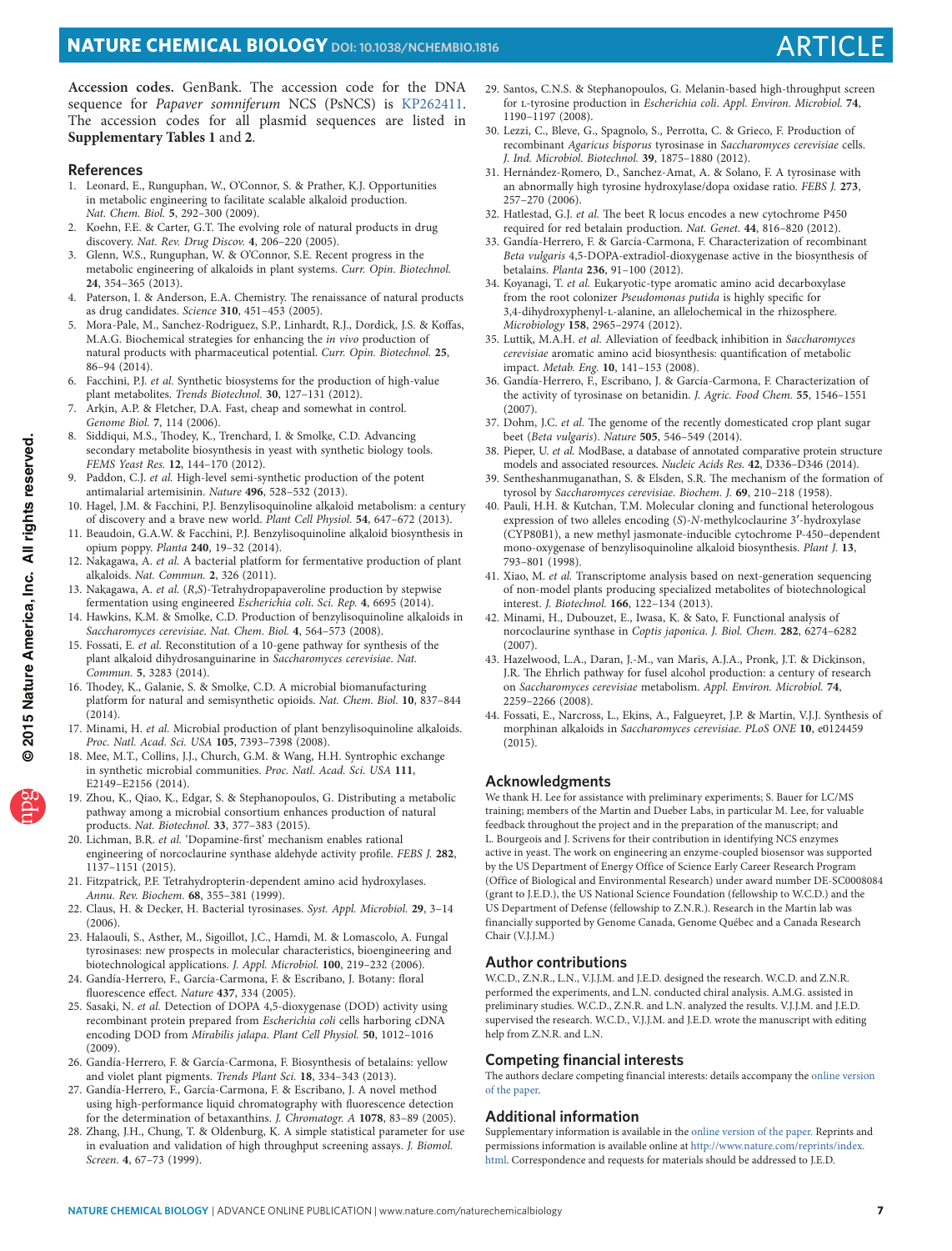### **ONLINE METHODS**

**Strains and growth media.** The base *S. cerevisiae* strain for all experiments in this article was BY4741 (*MAT*a *his3*Δ*1 leu2*Δ*0 met15*Δ*0 ura3*Δ*0*). Wild-type yeast cultures were grown in YPD (10 g/l Bacto Yeast Extract, 20 g/l Bacto peptone, 20 g/l dextrose). Selection of auxotrophic markers (URA3, LEU2 and/or HIS3) was performed in synthetic complete medium (6.7 g/l Difco Yeast Nitrogen Base without amino acids (Spectrum Chemical), 2 g/l Dropout Mix Synthetic minus appropriate amino acids without Yeast Nitrogen Base (US Biological), 20 g/l dextrose). All of the strains constructed in this work are listed in **Supplementary Table 1**.

Golden gate assembly reactions were transformed in TG1 chemically competent *E. coli*. Error-prone PCR libraries were transformed in TransforMax EPI300 (Epicentre) electrocompetent *E. coli*. Transformed cells were selected on Lysogeny Broth (LB) containing the antibiotics ampicillin or kanamycin.

**Yeast expression vectors.** Yeast expression vectors were built using Golden Gate Assembly[45](#page-8-0) . Vector sequences were derived from the pRS series of plasmids. Promoter and terminator sequences for heterologous enzyme expression were derived from the yeast genome. Unique restriction sites (BsaI and BsmBI) were removed to facilitate plasmid construction.

Error-prone PCR library plasmids included a CEN6/ARS4 low copy number origin of replication to enable high-efficiency library transformations, as did the expression plasmid for the reticuline pathway enzymes (module C). All other plasmids contained no yeast origin of replication and were designed for direct integration into the yeast genome via homologous recombination at the URA3 or LEU2 locus. All strains and plasmids used in this work have been deposited in GenBank, and the accession codes are listed in **Supplementary Tables 1** and **2**.

**Yeast strain construction.** Aside from mutant libraries and the reticuline production strain ABC (Strain 33; **Supplementary Table 1**), all of the genetic modifications to yeast were made via genomic integration. Yeast integration plasmids (YIPs) were constructed that lacked a yeast origin of replication but included regions of homology to either the URA3 or LEU2 locus. Five hundred micrograms of plasmid was linearized by digestion with NotI and transformed directly into yeast using a standard lithium acetate transformation. Cells were plated onto dropout plates corresponding to the YIP's auxotrophic marker. Replicate colonies were picked directly from this transformation plate for further analysis.

**<sup>L</sup>-DOPA titrations for betaxanthin production.** Strains 1 and 3 were grown overnight in synthetic complete medium (minus uracil) with 2% glucose. Saturated cultures were back-diluted 100× into fresh medium supplemented with L-DOPA (Sigma no. D9628) and grown in 24-well or 96-well blocks with shaking at 30 °C for 24 h. L-DOPA concentrations ranged from 10,000 μM to 0.15 μM in twofold increments. Cells were spun down and washed in PBS (pH 7.4), and betaxanthin was quantified on either a microplate fluorometer or a flow cytometer (see below).

**Flow cytometry.** A guava easyCyte flow cytometer (EMD Millipore) was used to quantify betaxanthin fluorescence at an excitation of 488 nm and emission of 510 nm with a gain setting of 20. Cells were gated for forward and side scatter as shown in **Supplementary Figure 3**. Betaxanthin fluorescence was normalized to forward scatter to account for differences in cell size. Histograms were prepared, and data analysis was performed using the software package FlowJo [\(http://flowjo.com/\)](http://flowjo.com/).

**Fluorescence microscopy.** For analysis of intracellular betaxanthin (**[Fig. 1b](#page-2-0)**), Strain 2 was grown with or without 1 mM L-DOPA in synthetic complete medium (minus uracil) with 2% glucose overnight. Cultures were concentrated by centrifugation, washed in PBS (pH 7.4), and spotted onto plain glass slides to be examined with an Observer D1 microscope (Zeiss) using a 100× DIC objective. Images were captured using a Orca-flash 4.0 camera (Hamamatsu no. C11440) using auto-exposure. Fluorescence images were taken using an X-Cite Series 120 lamp (Excelitas) and filter set 45 (Zeiss), with excitation at 560/40 nm and emission at 630/75 nm for mKate2 and filter set 46 (Zeiss) with excitation at 500/20 nm and emission at 535/30 nm for betaxanthin<sup>24</sup>.

Intracellular CYP76AD1 localization was analyzed via C-terminal fusion of the yellow fluorescent protein Venus to each enzyme variant and visualization on a spinning disk confocal microscope. Strains 41–44 were grown to saturation

in SD-uracil and back-diluted 50× into fresh medium. After 6 h of growth at 30 °C, cells were concentrated by centrifugation, washed in PBS (pH 7.4) and spotted onto plain glass slides to be examined with a CSU-X1 spinning disk confocal microscope (Yokogawa) using a 100× bright-field objective and a 488-nm excitation laser. Images were taken using a QuantEM 512SC EMCCD camera (Photometrics) and analyzed using Fiji [\(http://fiji.sc/](http://fiji.sc/)).

**Error-prone PCR library construction.** Error-prone PCR was performed using the GeneMorph II Random Mutagenesis Kit (Agilent Technologies). Oligos 1 and 2 (**Supplementary Table 3**) were used to amplify the CYP76AD1 coding sequence off of the template for PCR (Plasmid 1; **Supplementary Table 2**). Plasmid template was added to the PCR reaction at a concentration of 40 ng/μl to achieve the desired error rate. The PCR reaction was run as suggested in the GeneMorph II user manual, using an annealing temperature of 45 °C.

The PCR was incubated with DpnI for 1 h at 37 °C before being cleaned up using a DNA Clean and Concentrator kit (Zymo Research). A BsaI Golden Gate Assembly reaction was run using 40 fmol of both the PCR product and Plasmid 2. This reaction was again cleaned up, eluted in 10 μl of water and transformed in its entirety into TransforMax EPI300 (Epicentre) electrocompetent cells. After a 1-h rescue, the cells were grown to saturation in 500 ml of LB plus kanamycin overnight. Two milliliters of saturated culture was miniprepped, and all resulting DNA was transformed into Strain 3 for screening using a standard LiOAc transformation.

**DNA shuffling library construction.** CYP76AD1 mutants were shuffled using Golden Gate Shuffling<sup>[4](#page-8-1)6</sup>. The coding sequence was divided into four regions that equally distributed the set of mutations being shuffled. Oligos 5–14 were used to PCR amplify fragments using the mutant plasmids as templates. These PCRs were mixed in a Golden Gate Assembly reaction and prepped for library screening as described in the above section on error-prone PCR library construction.

**Library screening for improved betaxanthin production.** For screening of tyrosine hydroxylase mutants, yeast transformations were plated on multiple 500-cm2 agar plates (with synthetic dropout medium) at a density of approximately 50,000 colonies per plate. After 72 h of growth at 30 °C, the most intensely yellow colonies were isolated for further analysis. To aid in the selection of high-producing colonies, 470 nm blue LED light epi*-*illumination was applied to the plates and viewed through an amber high-pass emission filter.

**Betaxanthin fluorescence quantification.** Colonies were picked into synthetic complete media with 2% glucose and grown overnight. Saturated cultures were back-diluted 50× into fresh media in 96-deep-well blocks. Cultures were grown for 48 h in a Multitron shaker (Appropriate Technical Resources) at 30 °C. Cells were pelleted, washed and resuspended in PBS (pH 7.4). The cells were transferred to glass-bottomed microplates and measured for fluorescence in a Safire2 microplate reader (TECAN) (excitation: 485/5 nm, emission: 505/5 nm, gain: 120) (ref. [24](#page-6-22)). Fold change over background fluorescence measurements was calculated by normalizing to the average fluorescence observed in control Strain 4.

**Production assay for L-DOPA, dopamine, dopaquinone and melanin.** Colonies were picked into 2.5 ml of  $2\times$  synthetic complete medium (minus uracil) with 4% glucose. After overnight growth, saturated cultures were backdiluted 50× into 24-deep-well blocks with fresh medium. The cultures were grown in a Multitron shaker (Appropriate Technical Resources) for 48 h at 30 °C. Cultures were pelleted, and culture supernatants were measured for titer via LC/MS in the case of L-DOPA, dopamine and dopaquinone. For dopaquinone production, 10 mM ascorbic acid was added to the growth medium to prevent oxidation of this unstable product. In the case of melanin production, pellets were photographed directly.

**Western blotting.** Strains 1 and 22–25 were grown to saturation in synthetic complete medium (minus uracil) with 2% glucose overnight and back-diluted 50 $\times$  into fresh medium. After 6 h of growth with shaking at 30 °C, cells at 2.5 OD were pelleted, washed in water, resuspended in 200 mM NaOH and incubated at room temperature for 5 min. Cells were again pelleted, resuspended in 50 μl of PAGE sample buffer and boiled at 95 °C for 5 min. Samples were diluted tenfold in PAGE sample buffer, and 8 μl was loaded onto a NuPAGE Novex 4–12% Bis-Tris gel (Life Technologies) and run for 2.5 h at 80 V.